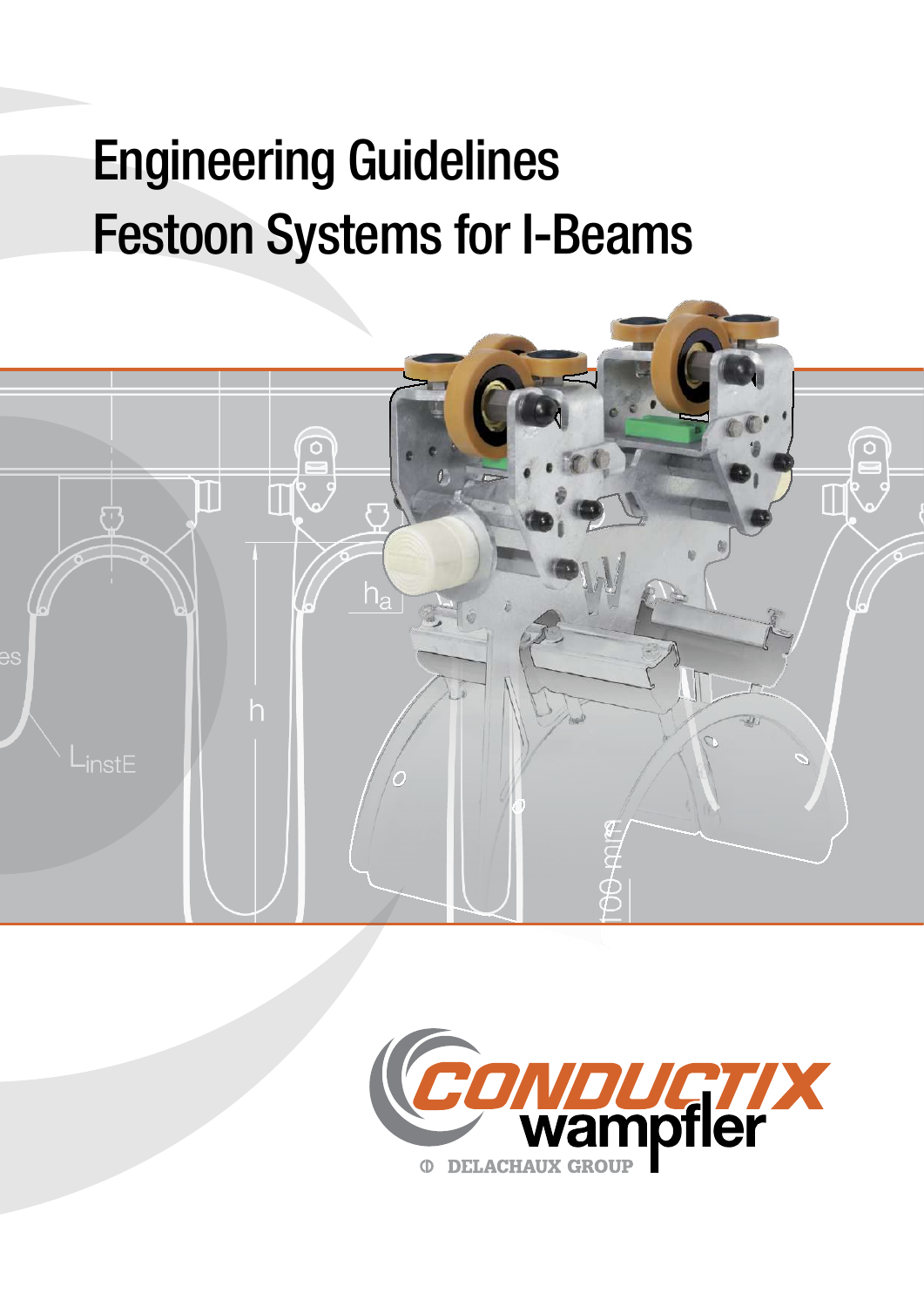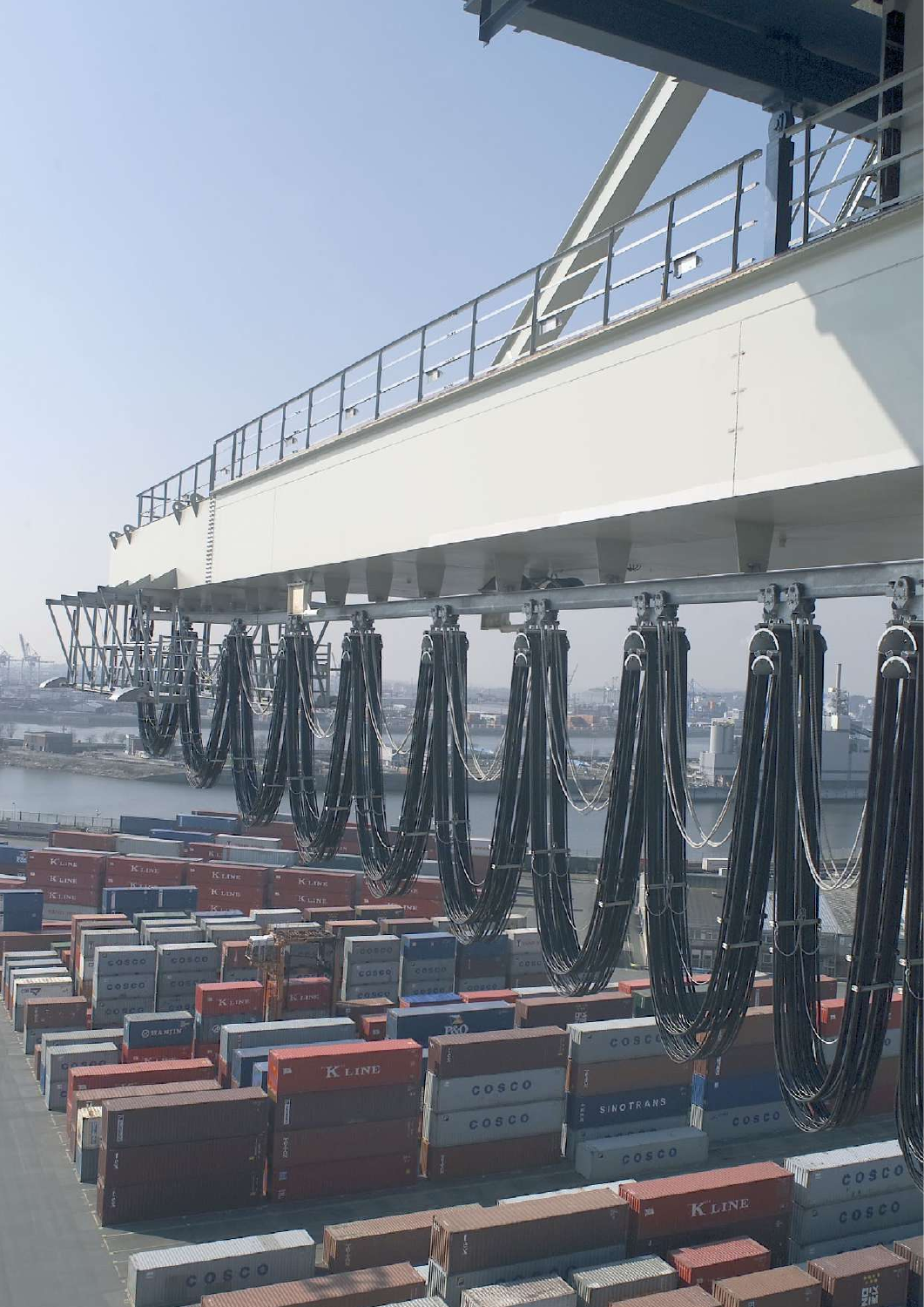### Conductix-Wampfler – Proven Expertise with Heavy Duty Cable and Hose Trolleys

Whenever materials need to be moved, Conductix-Wampfler can provide customized solutions for flexible energy, data, air, and fluid transmission.

Conductix-Wampfler is well known for its many years of experience and wide know-how in the development and manufacturing of festoon systems.

Heavy Duty trolleys carry flat and round cables for the transmission of electrical energy and data as well as hoses for the transmission of liquids, air or gases.

Conductix-Wampfler festoon systems are used in various applications all over the world, such as steel works, ports, galvanizing lines, bulk material handling, and composting plants.

This engineering guide will assist you with the layout of non-motorized festoon systems and provides the basic data for the calculation of the system.



16

Info This symbol indicates further Information about relevant facts.

#### Structure and Content

| <b>Components</b>                                          | 4  |
|------------------------------------------------------------|----|
| <b>System illustration</b>                                 | 5  |
|                                                            |    |
| Layout                                                     |    |
| $\bullet$ Step 1<br>Selection and arrangement of cables    | 6  |
| $\bullet$ Step 2<br>Selection of the cable trolley program | 8  |
| $\bullet$ Step 3<br>Calculation of the system              | 14 |
|                                                            |    |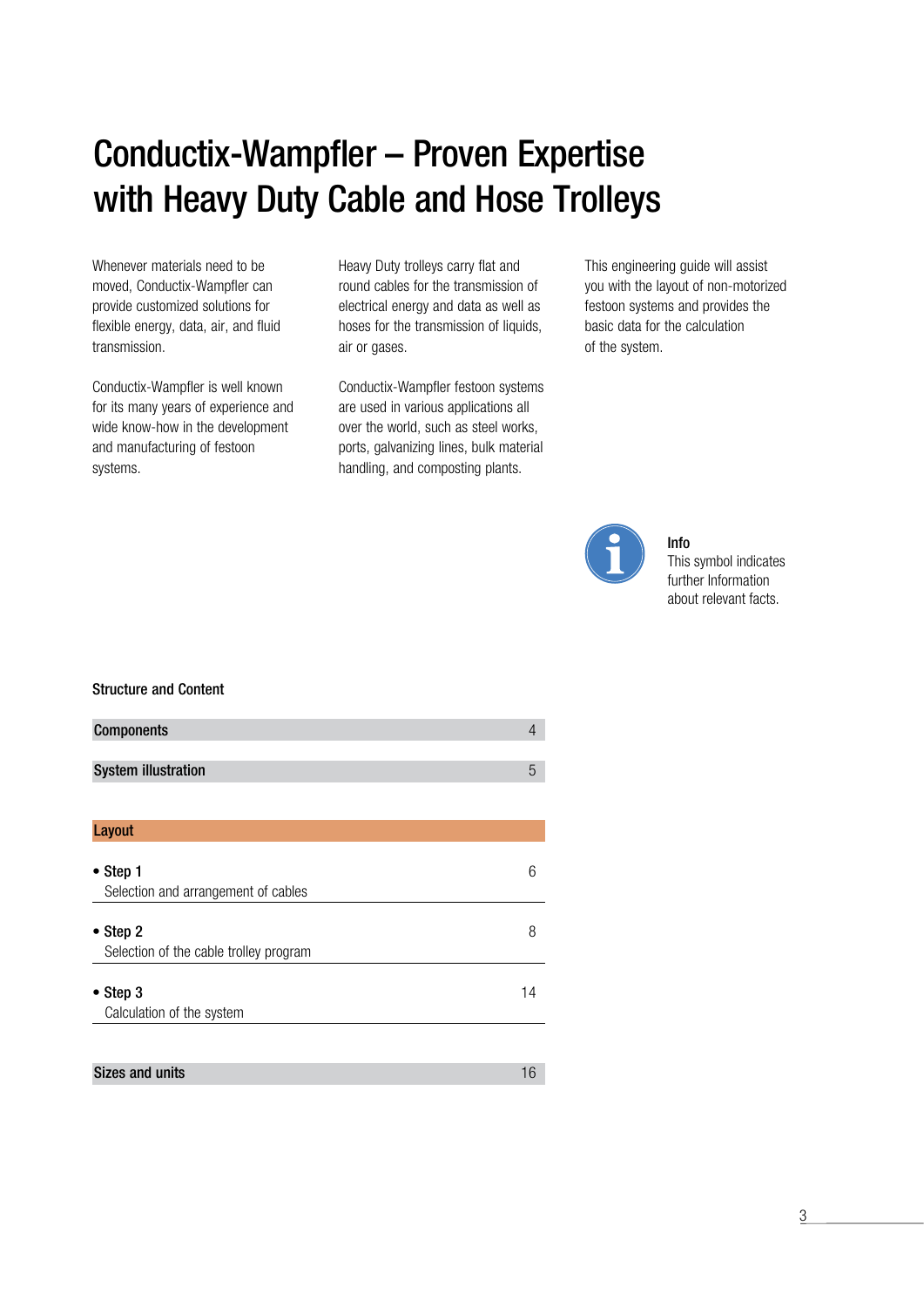### Typical Components of an I-Beam Cable Trolley

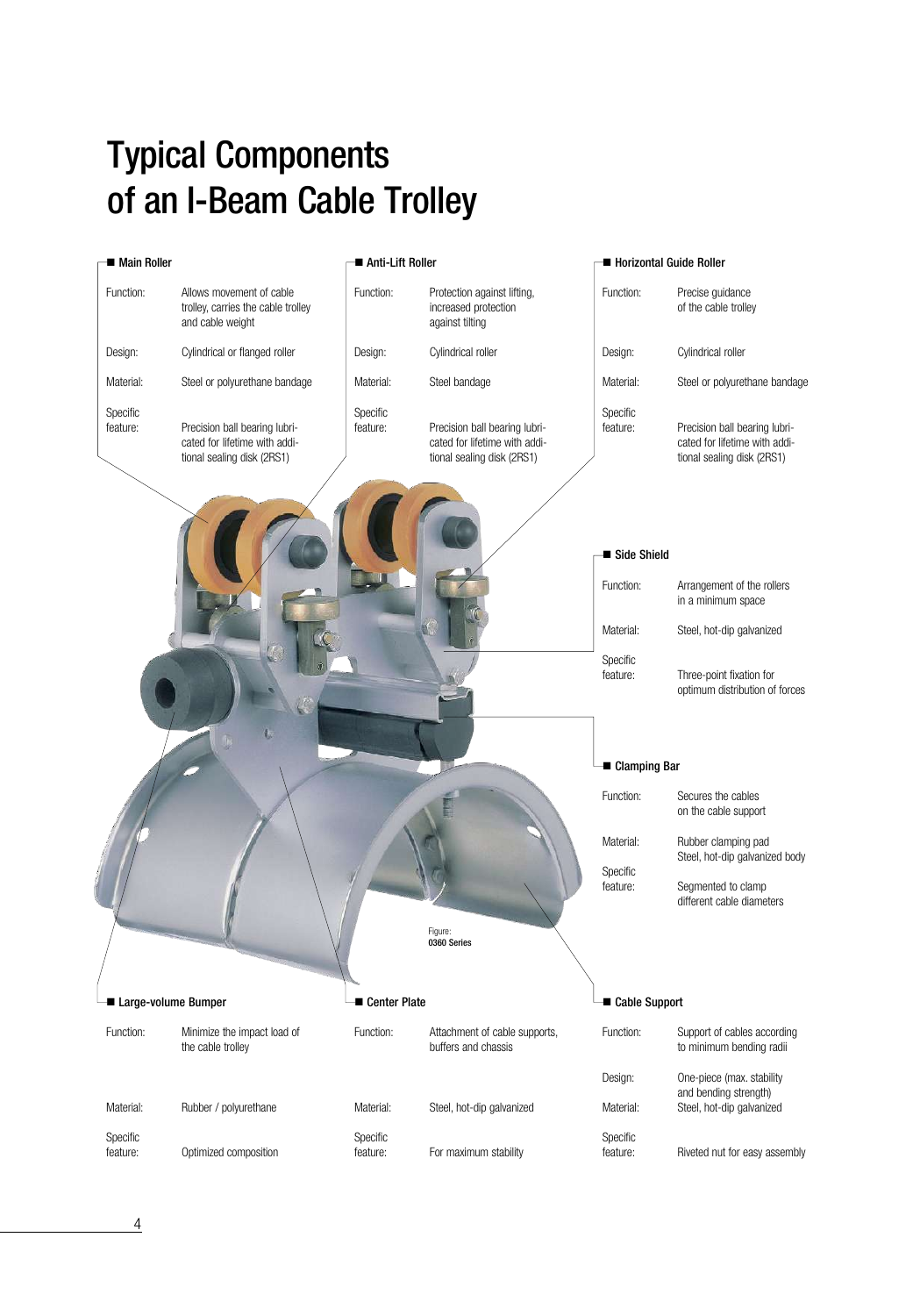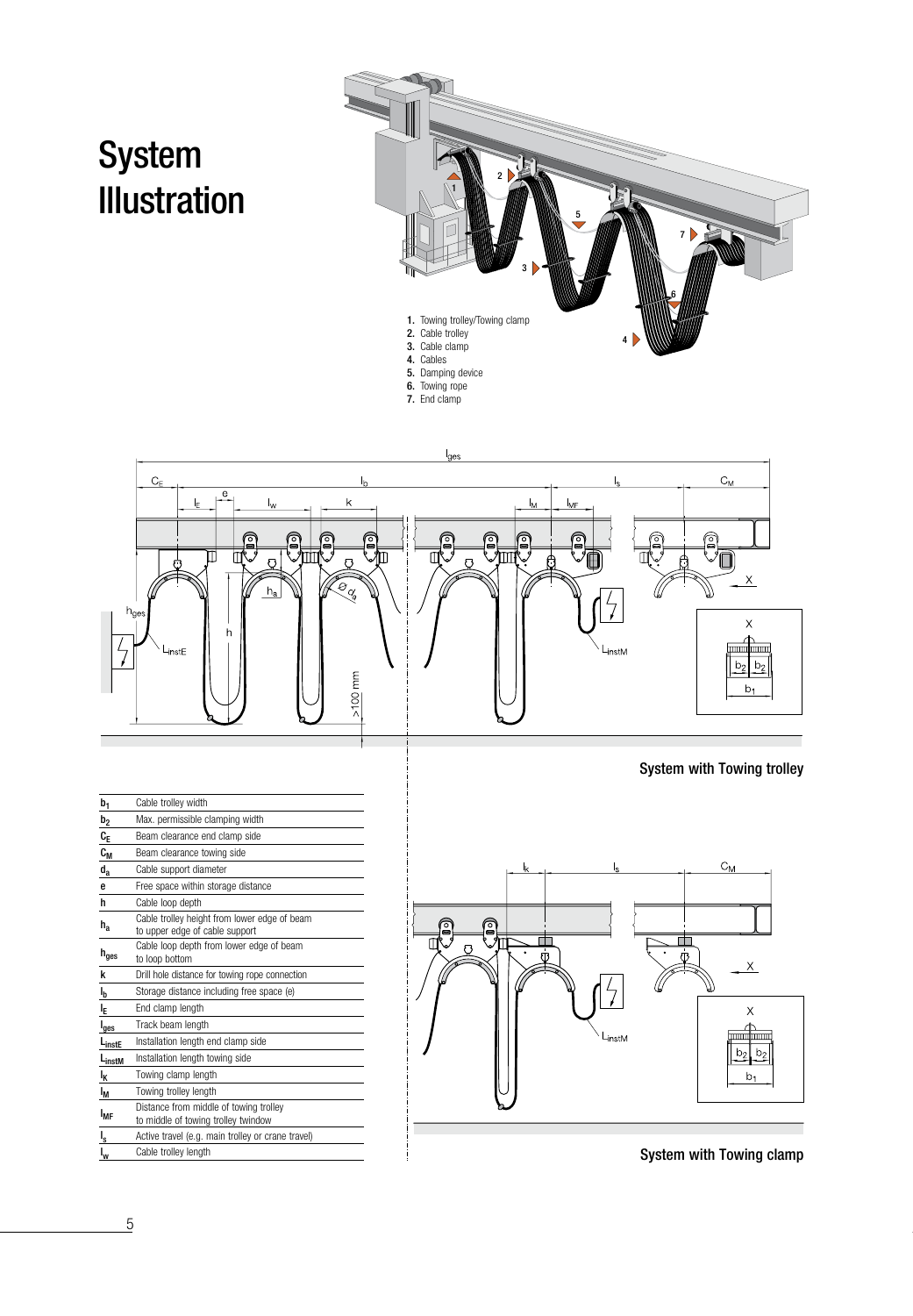## Layout Step 1 Cable Selection and Arrangement

#### The first steps to lay out a festoon system are:

- Prepare a list of required cables and their cross sections.
- Select the appropriate type of cable (flat or round cable) and the appropriate composition for the respective application (PVC or Neoprene cable) from our cable offering.

Prior to selecting the required cable trolleys it is important to follow the recommendations listed on the right for the layout of the cable package:

#### $\blacksquare$  Arrangement of flat cables on the cable support

The flat cable package must be arranged so that all cables are tightly clamped on the cable support and cannot slip.

The cable package should not be too tall in relation to the width. Otherwise the cable package will be unstable and individual. especially smaller cables, will not stay sufficiently clamped.

The larger size power cables (e.g. 4 x 50) should be placed on top of the cable package. This will assure good heat dissipation and proper clamping of the smaller cables.



Dynamic forces that occur as the festoon system moves can be partly absorbed by the larger cables.









Good – 50% clamping



6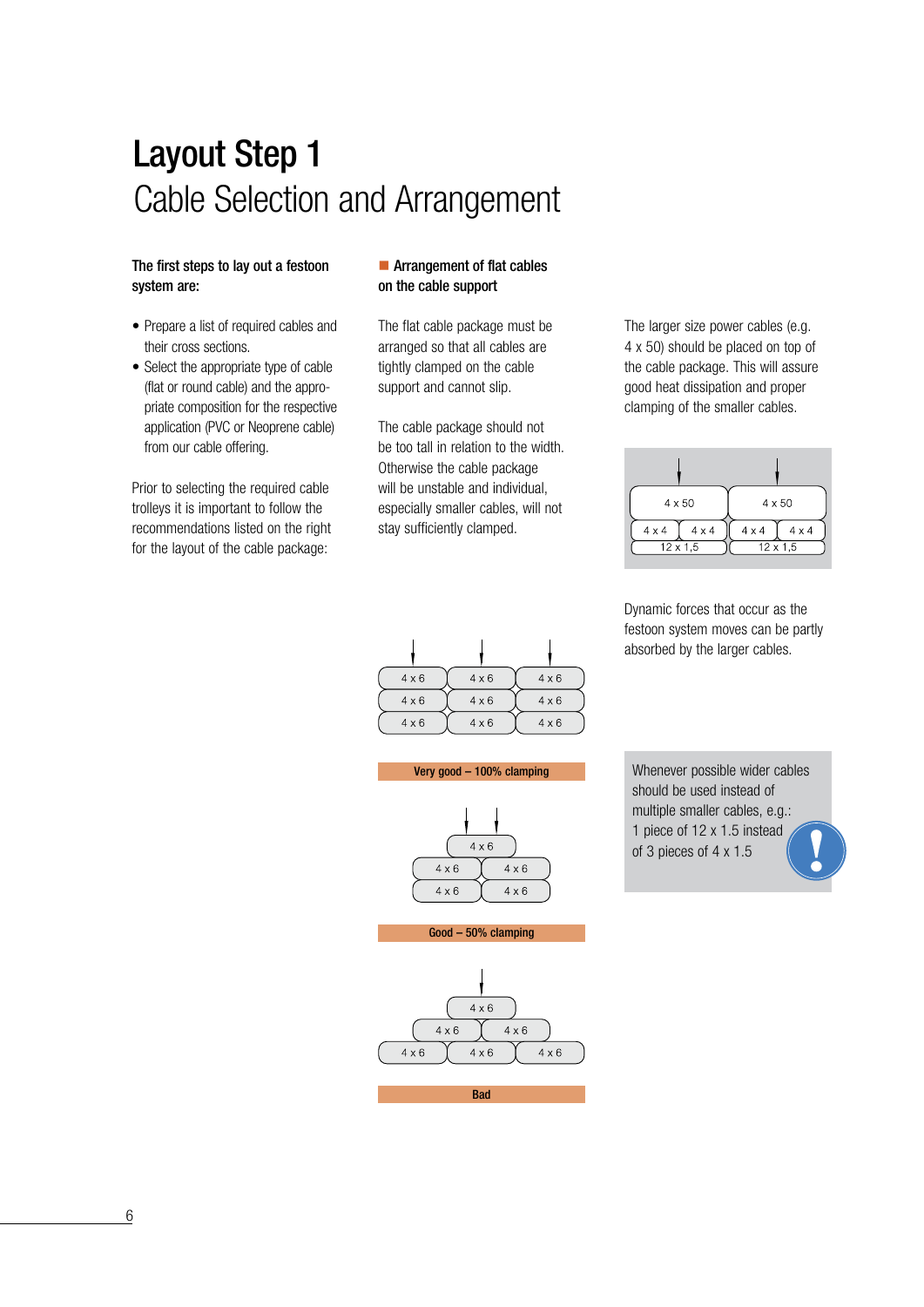

#### $\blacksquare$  Arrangement of flat cables within the cable clamp

Cable clamps maintain proper spacing of the cable package within the cable loop. The larger diameter power cables (e.g. 4 x 50) are clamped in the upper window; all other cables are guided in the lower windows and can move freely. The arrangement of the cable package must fit properly within the respective clamping window.

#### $4 \times 50$  $4\times50$ \*\*\*\*\* \*\*\*\*\*  $4 \times 15$   $4 \times 15$  $4 \times 15$  <br> <br> 4 x 15

Clamping of shielded (screened) cables should be avoided.

#### **n** Arrangement of round cables on the cable support

The diameters of the round cables should not vary too much in order to allow proper clamping onto the cable support.





If deviations in diameters of adjacent cables are more than 15 mm use additional clamping pieces for a proper clamping.



Additional clamping piece

#### SpacerApplies for all cables: Make sure to balance the cable load on the cable support. 25 185 SO  $30 \times 2.5$ SO 185  $\frac{1}{20}$



7

Cable clamps maintain proper spacing

 $\blacksquare$  Arrangement of round cables

within the cable clamp

of the cable package within the cable loop. The outer cables are clamped; all other cables are guided in the inner windows and can move freely.

Unshielded power cables with larger copper cross sections should be favored for the outer cables (e.g. 1 x 120 or 4 x 25).

Additional spacers can be installed in the cable clamp to avoid overlapping of cables when there are large differences in diameter.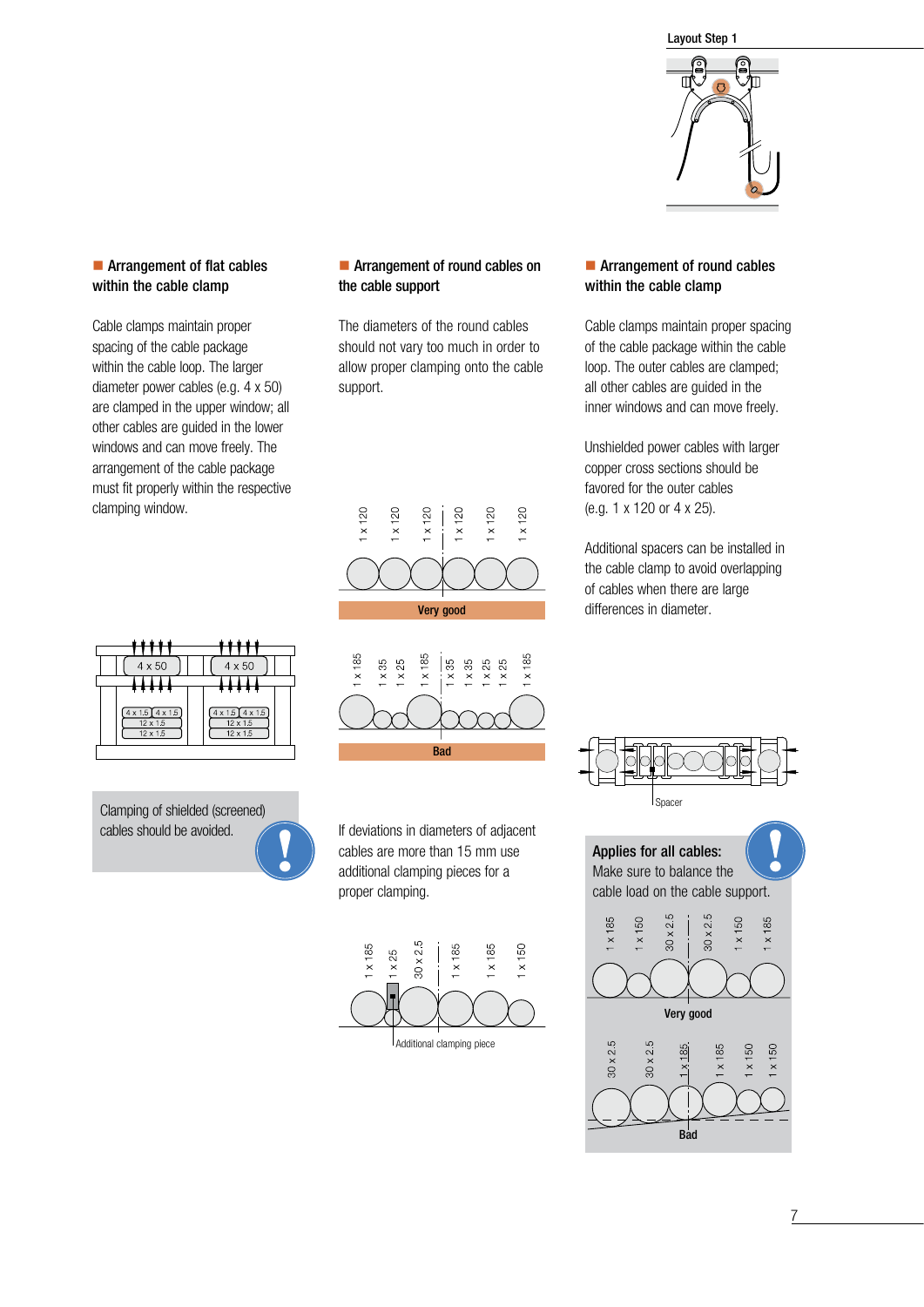## Layout Step 2 Cable Trolley Selection

#### 1  $\blacksquare$  Determine the cable trolley load  $(F_{LW})$

The approximate cable trolley load  $(F_{LW})$  is determined with the following formula:

#### $F_{LW} = 2x$  h x  $G_L$

- $F_{LW}$  = cable trolley load in kg
- $h =$  cable loop depth in m
- $G_{\parallel}$  = cable package weight

in kg/m

#### 2  $\blacksquare$  Select the main roller size

Once the approximate cable trolley load  $(F_{LW})$  is determined, the required main roller size can be selected from the following table. The material for the roller is chosen based on operating conditions:

| Specification                                                                      | Material                                                 |
|------------------------------------------------------------------------------------|----------------------------------------------------------|
| Standard                                                                           | Rollers made of hardened steel                           |
| - For low noise emission and low beam wear<br>- In tropical or subtropical climate | Hydrolysis resistant rollers with<br>polyurethane wheels |

| <b>Main rollers</b> |            |                                               |      | Travel speed v in m/min |     |     |     |     |
|---------------------|------------|-----------------------------------------------|------|-------------------------|-----|-----|-----|-----|
| with steel wheels   | up to $63$ | 80                                            | 100  | 125                     | 160 | 200 | 250 | 300 |
| $\emptyset$ in mm   |            | Permissible cable trolley load $F_{1w}$ in kg |      |                         |     |     |     |     |
| 40                  | 40         | 36                                            | 32   |                         |     |     |     |     |
| 50                  | 75         | 68                                            | 60   | 51                      |     |     |     |     |
| 63                  | 125        | 110                                           | 95   | 85                      | 75  |     |     |     |
| 80                  | 220        | 190                                           | 162  | 142                     | 125 | 110 |     |     |
| 100                 | 355        | 305                                           | 265  | 230                     | 200 | 185 | 160 |     |
| 125                 | 590        | 550                                           | 500  | 450                     | 410 | 380 | 350 | 310 |
| 160                 | 1150       | 1090                                          | 1050 | 1015                    | 990 | 970 | 950 | 925 |

Duty Cycle :  $\sim$ 16h / day Ambient temperature : -30 °C ... +80 °C

| <b>Main rollers</b>         |            |     |                                               | Travel speed v in m/min |     |     |     |                  |
|-----------------------------|------------|-----|-----------------------------------------------|-------------------------|-----|-----|-----|------------------|
| with polyurethane           | up to $63$ | 80  | 100                                           | 125                     | 160 | 200 | 250 | 300              |
| wheels<br>$\emptyset$ in mm |            |     | Permissible cable trolley load $F_{1w}$ in kg |                         |     |     |     |                  |
| 40                          | 30         | 28  | 25                                            |                         |     |     |     |                  |
| 50                          | 60         | 53  | 47                                            | 42                      |     |     |     |                  |
| 63                          | 110        | 98  | 90                                            | 80                      | 70  |     |     |                  |
| 80                          | 195        | 170 | 155                                           | 135                     | 115 | 100 |     |                  |
| 100                         | 325        | 280 | 250                                           | 215                     | 185 | 165 | 140 |                  |
| 112                         | 430        | 395 | 360                                           | 330                     | 305 | 275 | 250 | 210              |
| 125                         | 540        | 515 | 460                                           | 410                     | 380 | 350 | 320 | 290              |
| 160                         | 840        | 795 | 750                                           | 705                     | 660 | 615 | 570 | 505              |
|                             |            |     |                                               | Duty Cycle              |     |     |     | $\sim$ 16h / dav |

Ambient temperature : -30 °C ... +50 °C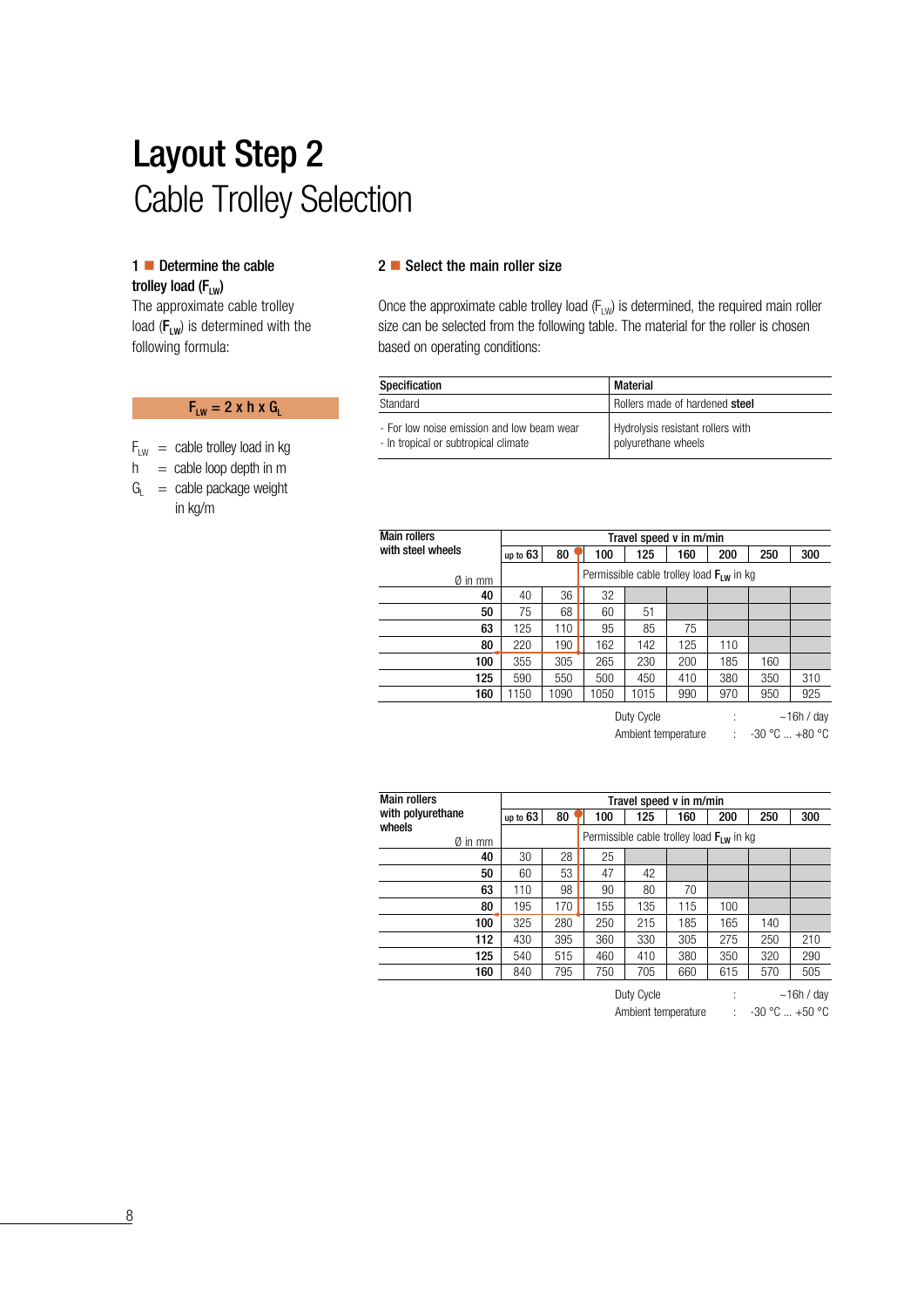

#### 3 **■** Determine the cable trolley series

With the size of the main roller selected, the suitable cable trolley program and the possible chassis types can be determined from the following table:

| <b>Main rollers</b>  | $v_{\text{max}}$ |               |         |                 | Possible chassis types |
|----------------------|------------------|---------------|---------|-----------------|------------------------|
| $\emptyset$ in mm    | in $m/min$       | Type of cable | Program |                 | <b>Track beam</b>      |
|                      |                  |               |         | Parallel flange | <b>Tapered flange</b>  |
| 40                   | 50               | flat/round    | 0314    | S               | S                      |
| 40                   | 75               | flat          | 0315    |                 | Н                      |
| 40                   | 100              | flat/round    | 0320    | S, SG           | H, HG, S, SG           |
| 50                   | 120              | flat/round    | 0325    | S, SG           | H, HG, S, SG           |
| 63                   | 150              | flat/round    | 0330    | S. SG           | H, HG, S, SG           |
| 50/63/80/100         | 160              | flat          | 0350    | HF, HFG, S, SG  | H, HG, HF, HFG, S, SG  |
| 50/63/80/100/112/125 | 160              | round         | 0360    | HF, HFG, S, SG  | H, HG, HF, HFG, S, SG  |
| 100/112/125          | 180              | round         | 0364    | <b>HFG</b>      | HFG                    |
| 112/125              | $300*$           | round         | 0365    | HMG, HMP        | HMG, HMP               |
| 125/160              | 210              | flat          | 0370    | HMG, HMP        | HMG, HMP               |
| 125/160              | $300*$           | round         | 0375    | HMG, HMP        | HMG, HMP               |
| 125/160              | 300              | round         | 0380    | HMG, HMP        |                        |
| 160                  | 300              | round         | 0385    | HMG. HMP        |                        |

 $\blacksquare$  Motorized programs highlighted in gray

Chassis type overview see next page >>>

\* in combination with motorized systems

#### $\blacksquare$  Minimum beam dimension

The following beam dimensions are necessary to accommodate the trolley wheel diameter.

Air gap A (between main roller and beam flange) = min. 10 mm

Minimum beam width b<sub>min</sub> in mm = 2 x 
$$
\left(\frac{\text{roller-0}}{4} + r\right) + s + 10
$$

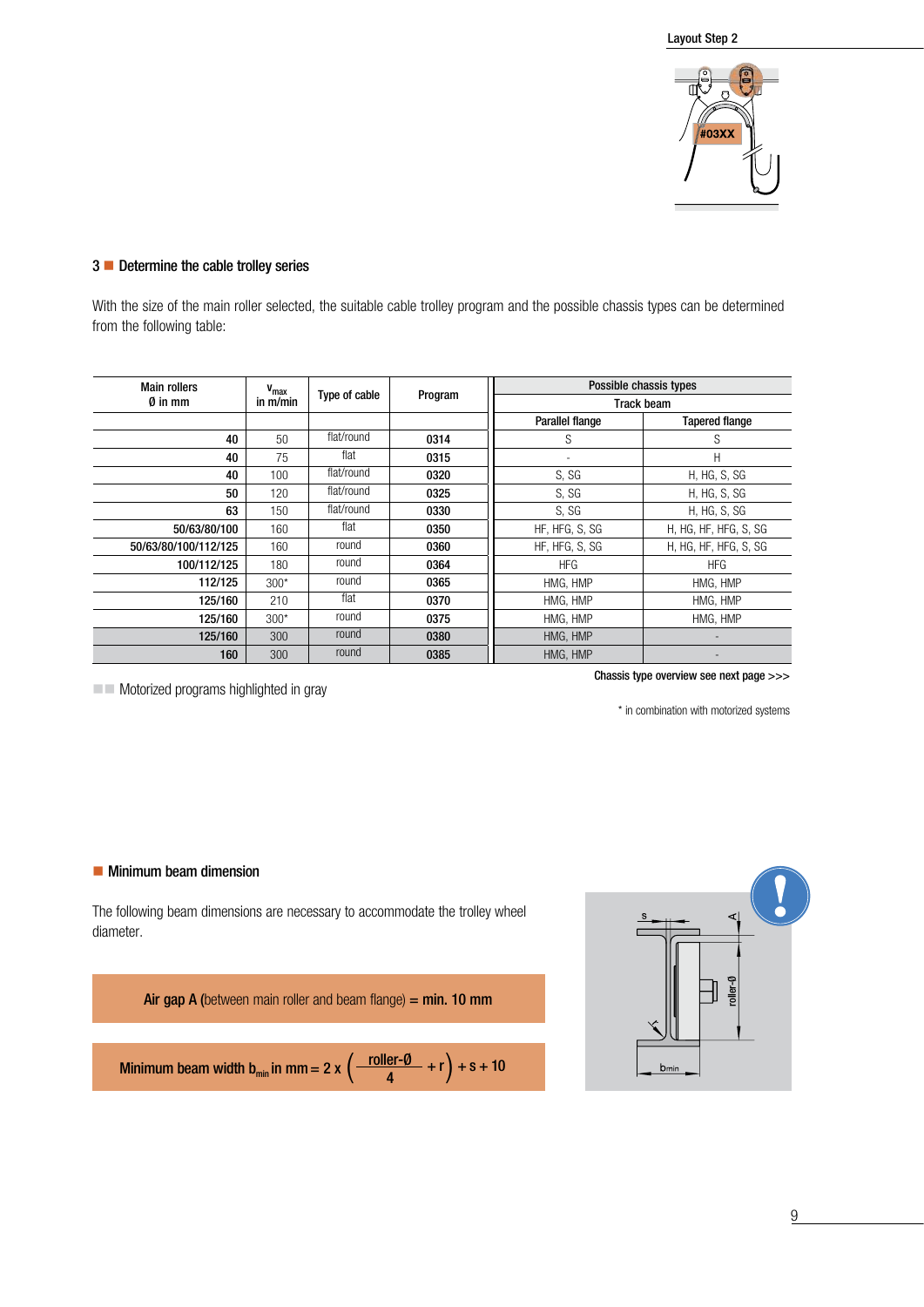#### 4 Select the chassis type



#### Chassis with cylindrical main rollers

Guidance of the chassis at the radius of the beam web

| Guidance of the chassis           | simple | optima |
|-----------------------------------|--------|--------|
| <b>Protection against tilting</b> | low    | high   |
| <b>Protection against lifting</b> | low    | high   |
| Wear of beam/rollers              | high   | low    |

#### Standard application data

| l-beam               | tapered flange      |  |
|----------------------|---------------------|--|
| Beam width max.      | $100 \text{ mm}$    |  |
| Travel speed         | $<$ 120 m/min       |  |
| Main roller material | steel, polyurethane |  |

#### Chassis with cylindrical main rollers and anti-lift rollers

Guidance of the chassis at the radius of the beam web

| Guidance of the chassis           | simple | optima |
|-----------------------------------|--------|--------|
| <b>Protection against tilting</b> | low    | high   |
| <b>Protection against lifting</b> | low    | high   |
| Wear of beam/rollers              | hiah   | low    |

#### Standard application data

| l-beam               | tapered flange      |
|----------------------|---------------------|
| Beam width max.      | $100 \text{ mm}$    |
| Travel speed         | $<$ 120 m/min       |
| Main roller material | steel, polyurethane |

#### Chassis with cylindrical main rollers and horizontal guide rollers

Guidance of the chassis at the beam flange

| Guidance of the chassis           | simple | optimal |
|-----------------------------------|--------|---------|
| <b>Protection against tilting</b> | low    | high    |
| <b>Protection against lifting</b> | low    | high    |
| Wear of beam/rollers              | hiah   | low     |

#### Standard application data

| I-beam               | parallel/tapered flange |
|----------------------|-------------------------|
| Beam width max.      | $140 \text{ mm}$        |
| Travel speed         | $<$ 150 m/min           |
| Main roller material | steel, polyurethane     |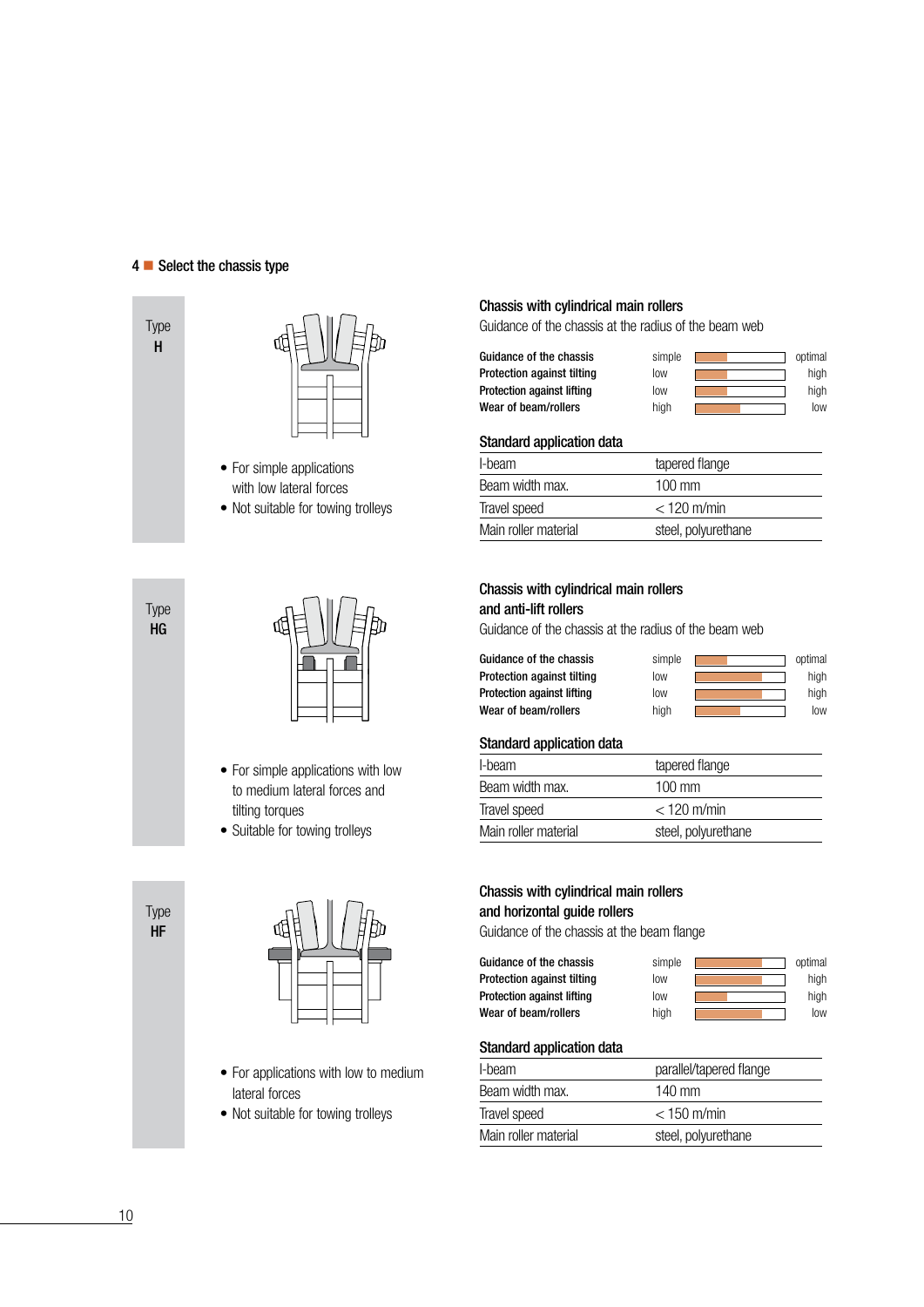



#### Chassis with cylindrical main rollers with horizontal guide rollers and anti-lift rollers

Guidance of the chassis at the beam flange

| Guidance of the chassis<br><b>Protection against tilting</b> | simple<br>low | optimal<br>high |
|--------------------------------------------------------------|---------------|-----------------|
| <b>Protection against lifting</b>                            | low           | high            |
| Wear of beam/rollers                                         | hiah          | low             |

#### Standard application data

| l-beam               | parallel/tapered flange |
|----------------------|-------------------------|
| Beam width max.      | 140 mm                  |
| Travel speed         | $<$ 180 m/min           |
| Main roller material | steel, polyurethane     |

#### Chassis with flanged main rollers

Guidance of the chassis at the beam flange

| Guidance of the chassis           | simple | optimal |
|-----------------------------------|--------|---------|
| <b>Protection against tilting</b> | low    | high    |
| <b>Protection against lifting</b> | low    | high    |
| Wear of beam/rollers              | hiah   | low     |

#### Standard application data

| I-beam               | parallel/tapered flange |
|----------------------|-------------------------|
| Beam width max.      | $140 \text{ mm}$        |
| Travel speed         | $< 80$ m/min            |
| Main roller material | steel                   |

#### Chassis with flanged main rollers and anti-lift rollers

Guidance of the chassis at the beam flange

| Guidance of the chassis           | simple | optimal |
|-----------------------------------|--------|---------|
| <b>Protection against tilting</b> | low    | high    |
| <b>Protection against lifting</b> | low    | high    |
| Wear of beam/rollers              | hiah   | low     |

#### Standard application data

| I-beam               | parallel/tapered flange |
|----------------------|-------------------------|
| Beam width max.      | 140 mm                  |
| Travel speed         | $< 80$ m/min            |
| Main roller material | steel                   |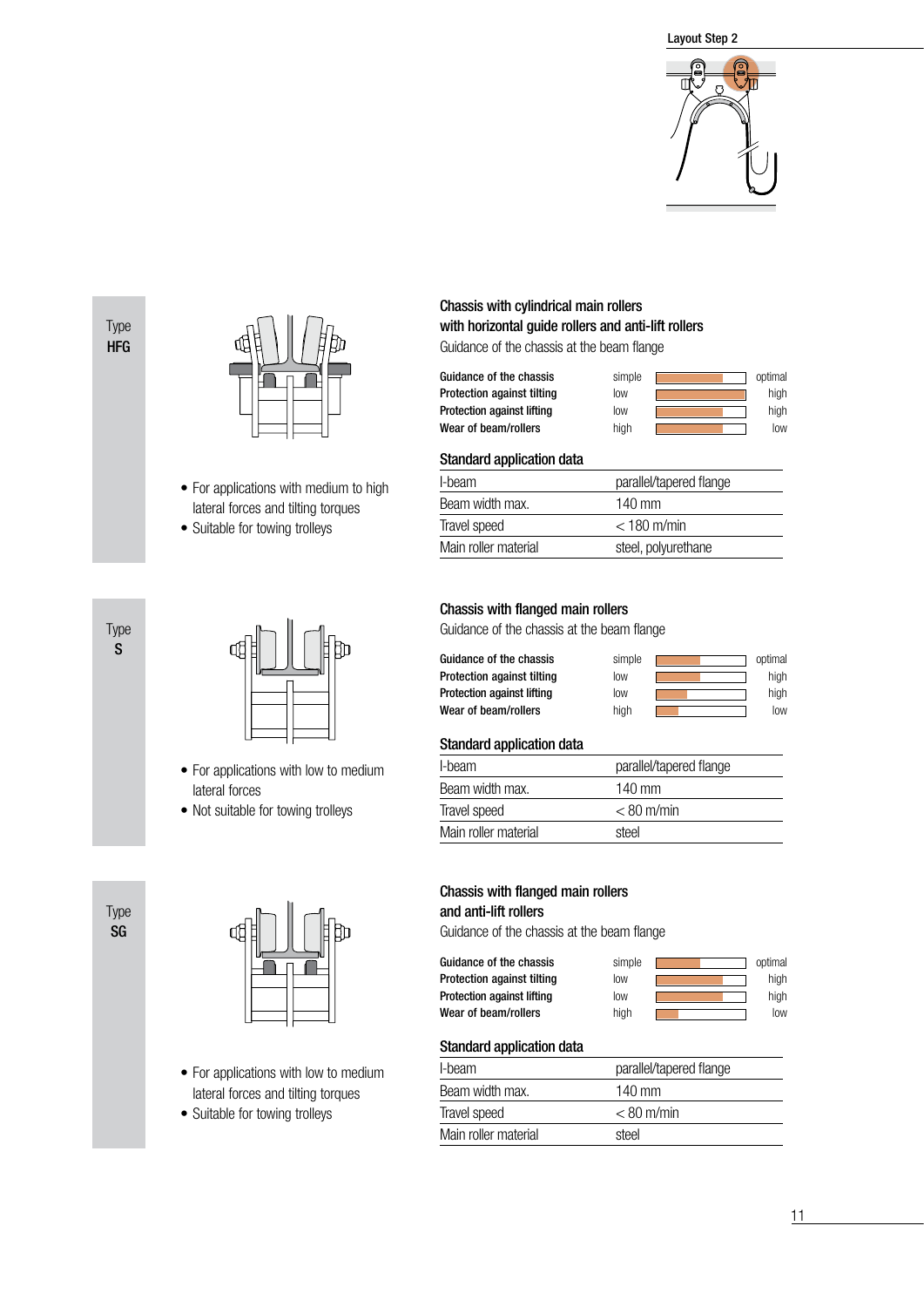

4 Select the chassis type



- conditions (e.g. STS container cranes)
- Suitable for towing trolleys

### Chassis with cylindrical main rollers with horizontal guide rollers at the beam center web and anti-lift rollers

Guidance of the chassis at the beam center web

| Guidance of the chassis           | simple | optimal |
|-----------------------------------|--------|---------|
| <b>Protection against tilting</b> | low    | high    |
| <b>Protection against lifting</b> | low    | high    |
| Wear of beam/rollers              | hiah   | low     |

#### Standard application data

| I-beam               | parallel/tapered flange |
|----------------------|-------------------------|
| Beam width max.      | $200 \text{ mm}$        |
| Travel speed         | $<$ 300 m/min           |
| Main roller material | polyurethane            |

Type HMP



- For applications with motorized cable trolleys and heavy cable packages
- Suitable for towing trolleys

### Chassis with cylindrical main rollers withhorizontal guide rollers at the beam center web and anti-lift plate

Guidance of the chassis at the beam center web

| Guidance of the chassis           | simple | optimal |
|-----------------------------------|--------|---------|
| <b>Protection against tilting</b> | low    | hiah    |
| <b>Protection against lifting</b> | low    | high    |
| Wear of beam/rollers              | hiah   | low     |

#### Standard application data

| I-beam               | parallel/tapered flange |
|----------------------|-------------------------|
| Beam width max.      | $200 \text{ mm}$        |
| Travel speed         | $<$ 300 m/min           |
| Main roller material | polyurethane            |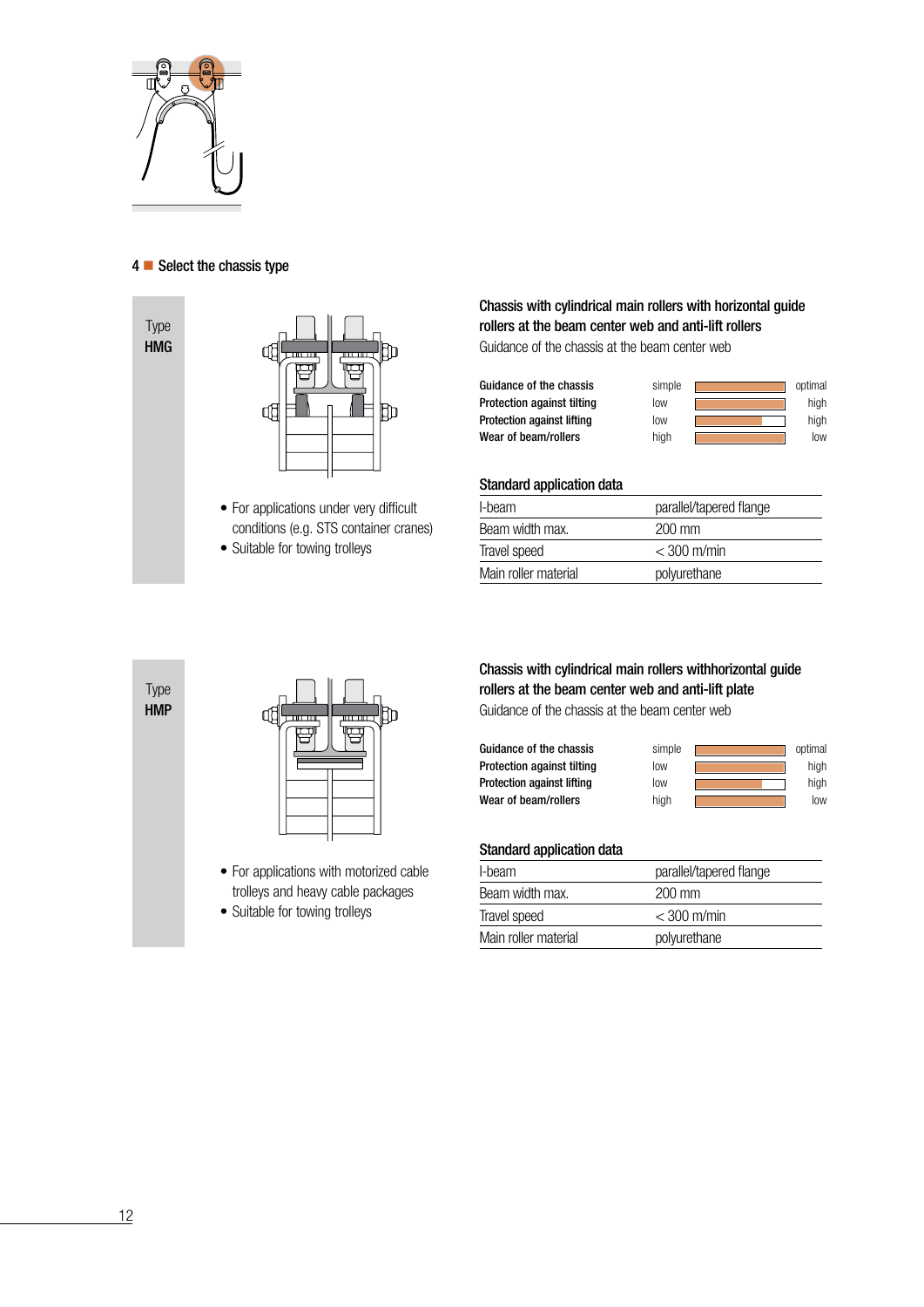

#### 5 Determine the cable support diameter

To determine the required cable support diameter  $d_a$ , calculations must be performed based on the cables being installed.

The smallest permissible cable support diameter  $d_a$  is determined on the basis of the largest cables:

|                             | thickness of flat cable | thickness of flat cable | outer diameter of round cable     |
|-----------------------------|-------------------------|-------------------------|-----------------------------------|
|                             | $S_{\rm H} \le 12.5$ mm | $S_{F1} \ge 12.5$ mm    | $d_{\text{rel}} =$ outer diameter |
| min support-Ø<br>$ds$ in mm | $8 \times SFI$          | 10 x $S_{\text{H}}$     | 10 x $d_{\text{rel}}$             |

Example of calculation flat cable:



The thickness  $S_{FL}$  of the largest flat cable is 13 mm

Accordingly the minimum support diameter is:  $d_a = 10 \times 13$  mm = 130 mm

#### Example of calculation round cable:



#### The outer diameter  $d_{RL}$  of the largest round cable is 20 mm

Accordingly the minimum support diameter is:  $d_a = 10 \times 20$  mm = 200 mm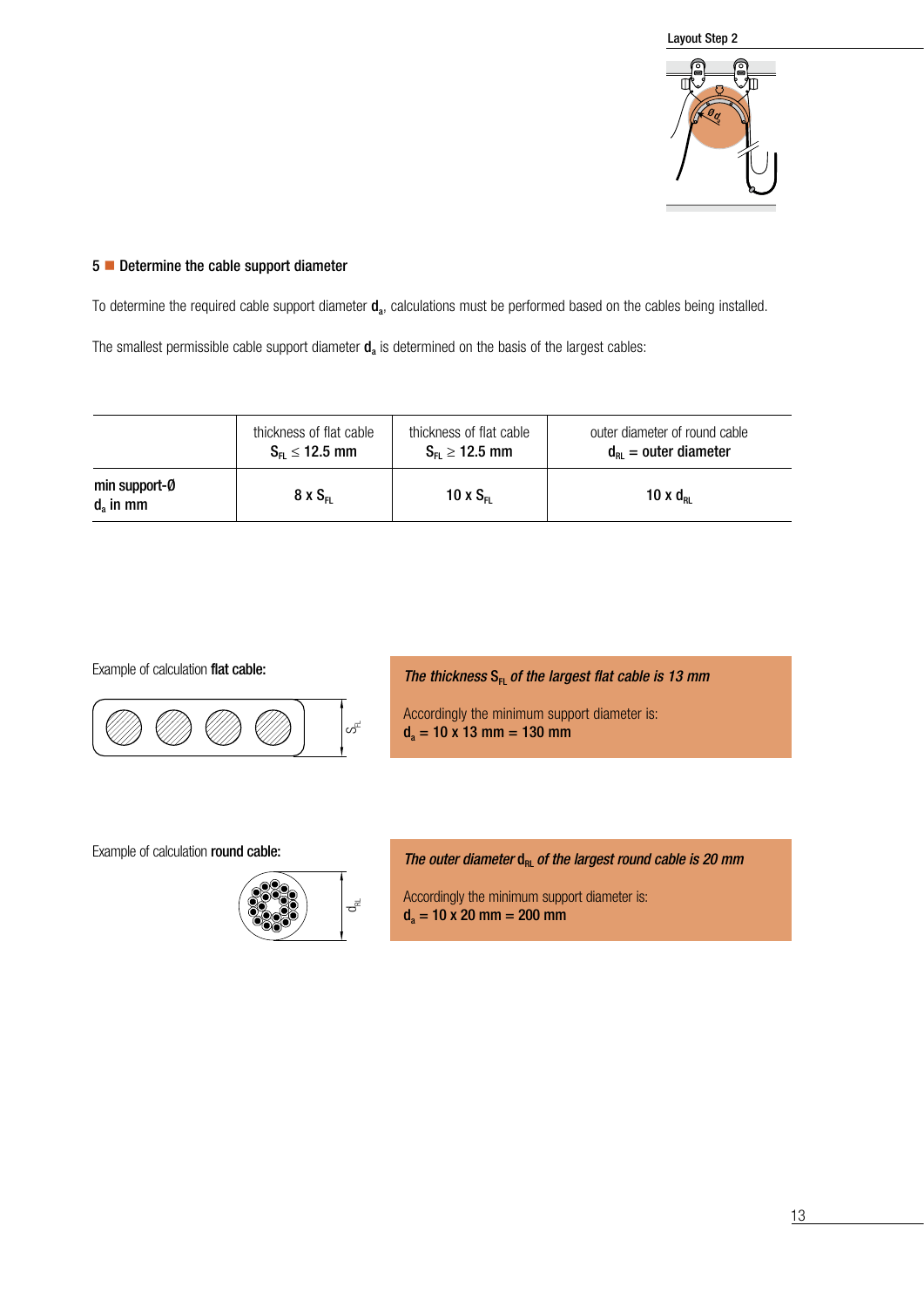## Layout Step 3 Calculate the system

#### 1 Determine the number of loops

First define the cable loop depth **h**, then choose the additional cable length factor f from the table below.

#### 2 Determination of the required storage distance from middle of end clamp to middle of towing trolley

For further calculations round up the number of loops.

3 Determination of the cable system length from middle of end clamp to middle of towing trolley and of the order length of the cable

### $2 \times h + 1.25 \times d_{a} - f \times l_{w}$  $n = \frac{f x (I_s + e)}{}$

- $n =$  Number of loops
- l  $=$  Active travel in m
- $f =$  Additional cable length factor (see table below)
- $h =$  Cable loop depth in m
- $d_a =$  Cable support diameter in m
- l  $I_w =$  Cable trolley length in m
- $e =$  Free space in storage distance (recommendation  $\geq 0.5$  m)

n determines the number of required cable trolleys:

Number of cable trollevs  $= n-1$ 

#### $I_{\text{b}} = (n-1) \times I_{\text{w}} + I_{\text{E}} + I_{\text{M}} + e$

- $I_h$  = Storage distance from middle of end clamp to middle of towing trolley in m
- $n =$  Number of loops

l

l

l

- $I_w =$  Length of cable trolley in m
- $I_F$  = Length of end clamp in m
- l  $I_M =$  Length of towing trolley/ towing clamp in m
- $e =$  Free space in storage distance (recommendation  $\geq 0.5$  m)

### $L<sub>Svst</sub> = f x (I<sub>s</sub> + Ib)$

#### $L_{\text{Rest}} = L_{\text{Syst}} + L_{\text{instr}} + L_{\text{instM}}$

- $L<sub>Syst</sub>$  = Required cable system length from middle of end clamp to middle of towing trolley/towing clamp in m
- $f =$  Additional cable length factor

l

l

- $\vert$ <sub>s</sub> = Active travel in m
- $=$  Storage distance in m
- $L_{\text{instF}} =$  Installation length end clamp side in m
- $L_{instM} =$  Installation length towing side in m
- $L_{\text{Best}}$  = Cable order length, including installation length - in m

#### additional length factor f cable loop depth h in m travel speed travel speed<br>  $v_{\text{max}}$  in m/min  $v_{\text{max}}$  =  $(0.8 - 1.2)$  =  $(1.3 - 2.0)$  =  $(2.1 - 3.2)$  =  $(3.3 - 5.0)$  =  $(5.1 - 8.0)$ <br>  $\frac{32}{2}$  =  $(1.10)$  =  $(1.10)$  =  $(1.10)$  =  $(1.10)$  =  $(1.10)$  =  $(1.10)$ 32 | 1.10 | 1.10 | 1.10 | 1.10 | 1.10 | 1.10 33 - 40 | 1.15 | 1.10 | 1.10 | 1.10 | 1.10 | 1.10 41 - 50 | 1.20 | 1.15 | 1.10 | 1.10 | 1.10 | 1.10  $51 - 63$  | 1.25 | 1.20 | 1.15 | 1.10 | 1.10 | 1.10 64 - 80 1.25 1.20 1.15 1.10 1.10 81 - 100 1.25 1.20 1.15 1.10 101 - 125 | | | | | | | | | 1.25 | 1.20 | 1.15 126 - 160 1.25 1.25 1.20 161 - 200 1.25 1.25 1.25 1.25 201 - 250 | | | | | | | 1.25 | 1.25 | 1.25 251 - 300 1.25 1.25 1.25

 $\blacksquare$  For the cells highlighted in orange we recommend the use of damping devices or motorized systems to stabilize the cable loops.

 $\Box$  Motorized programs highlighted in gray.

#### $\blacksquare$  Determination of the additional cable length factor f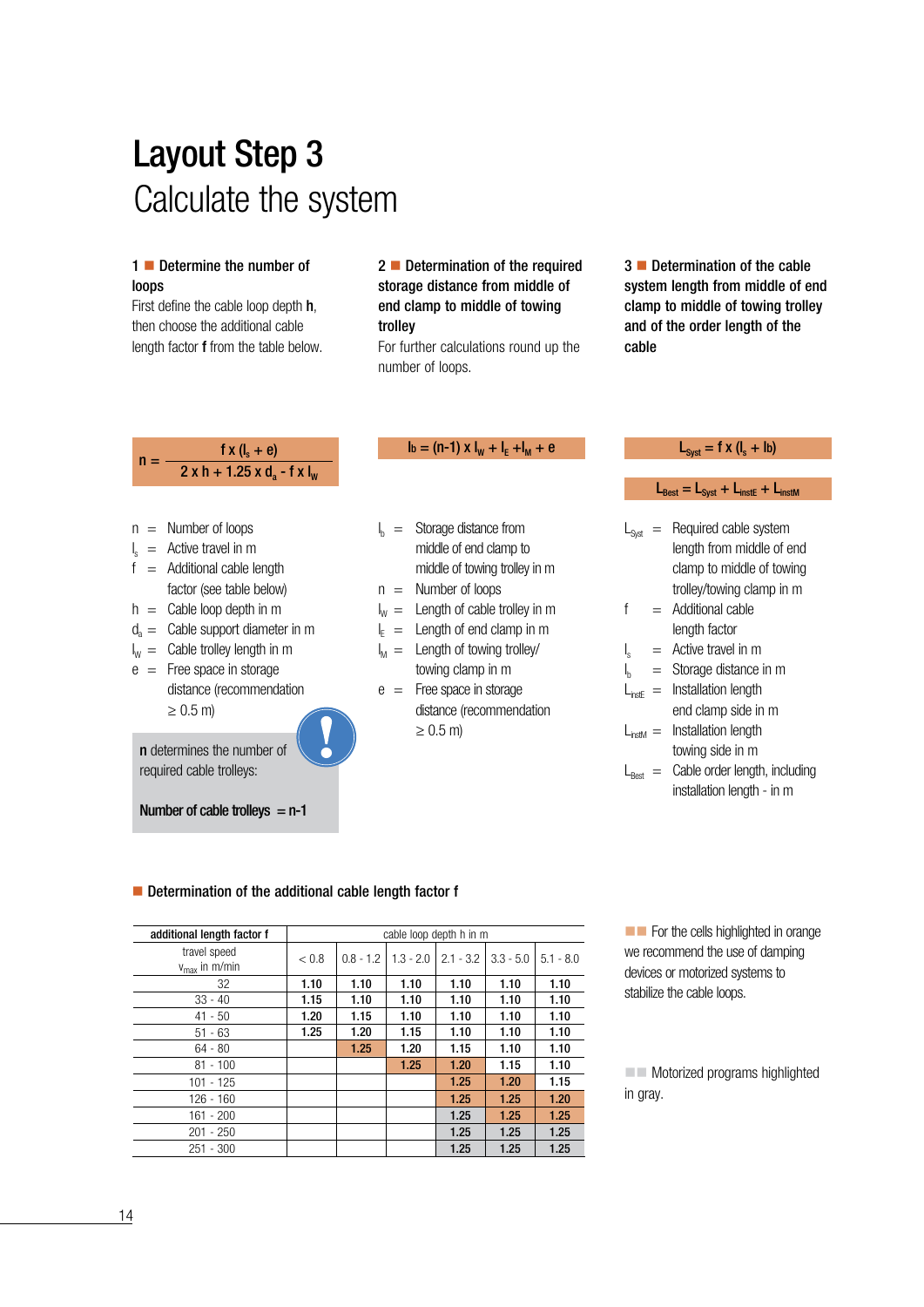



15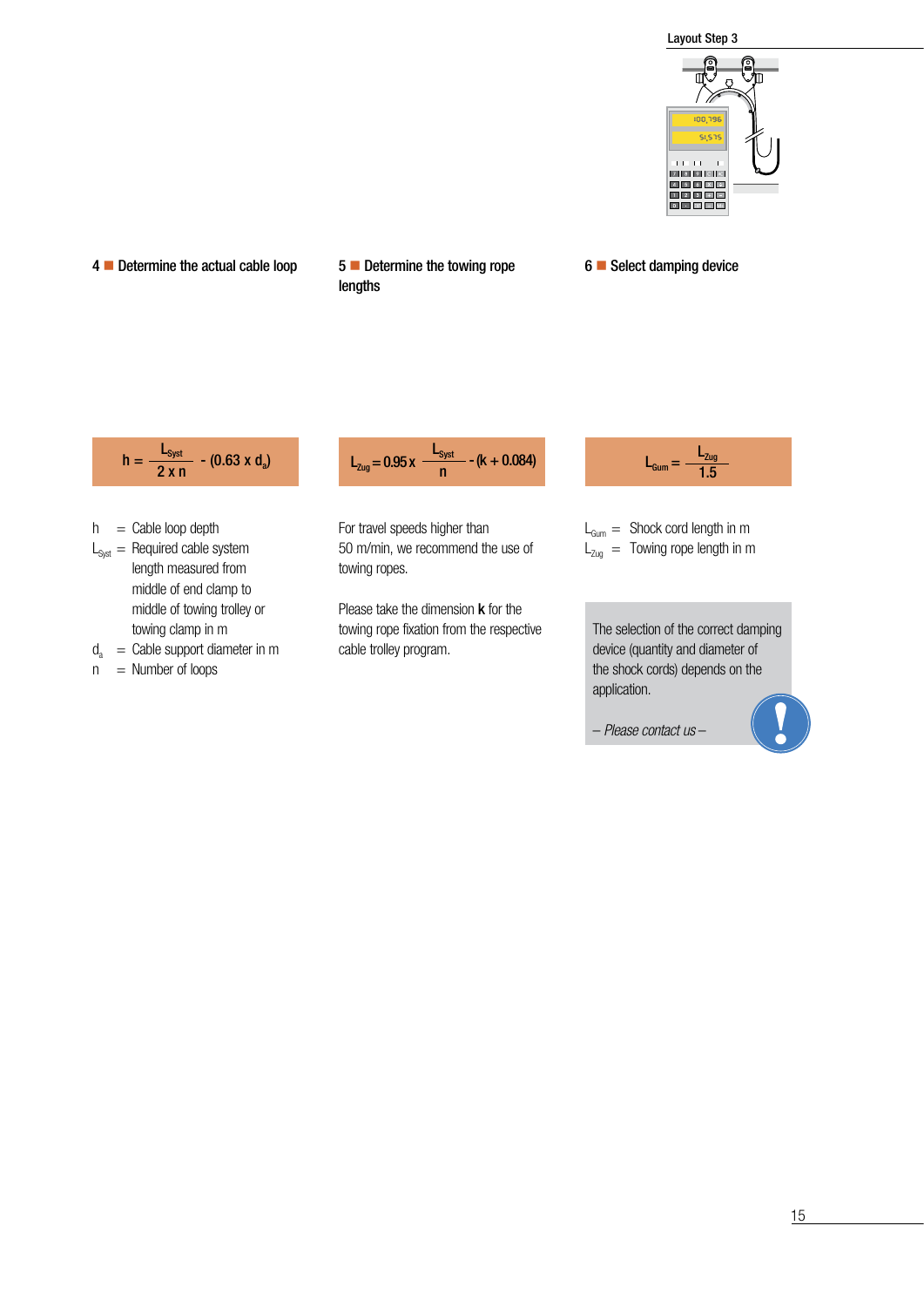## Symbols and units

| b <sub>1</sub>                        | mm         | Cable trolley width                                                         |
|---------------------------------------|------------|-----------------------------------------------------------------------------|
| $\mathsf{b}_2$                        | mm         | Max. permissible clamping width                                             |
| $\mathtt{C_E}$                        | m, mm      | Beam clearance end clamp side                                               |
| $\mathbf{c}_{\underline{\mathsf{M}}}$ | m, mm      | Beam clearance towing side                                                  |
| $\mathsf{d}_{\mathsf{a}}$             | mm         | Cable support diameter                                                      |
| $\mathsf{d}_{\mathsf{RL}}$            | mm         | Outer diameter round cable                                                  |
| e                                     | m, mm      | Free space within the storage distance                                      |
| f                                     |            | Additional cable factor length                                              |
| $F_{LW}$                              | kg         | Cable trolley load                                                          |
| G <sub>L</sub>                        | kg/m       | Cable package weight                                                        |
| h                                     | m, mm      | Cable loop depth                                                            |
| $h_a$                                 | m, mm      | Cable trolley height from lower edge of beam to upper edge of cable support |
| $h_{\underline{\mathrm{ges}}}$        | m          | Cable loop depth from lower edge of beam to loop bottom                     |
| k                                     | m, mm      | Drill hole distance for towing rope connection                              |
| ı,                                    | m          | Cable trolley storage including free space (e)                              |
| $L_{\underline{Best}}$                | m          | Cable order length                                                          |
| I <sub>E</sub>                        | m, mm      | End clamp length                                                            |
| $\mathbf{I}_{\text{ges}}$             | m          | Track beam length                                                           |
| $L_{\text{Gum}}$                      | m          | Shock cord length                                                           |
| $L_{instE}$                           | m          | Installation length end clamp side                                          |
| L <sub>instM</sub>                    | m          | Installation length towing side                                             |
| Ι <sub>κ</sub>                        | m, mm      | Towing clamp length                                                         |
| l <sub>M</sub>                        | m, mm      | Towing trolley length                                                       |
| $I_{MF}$                              | m, mm      | Distance from middle of towing trolley to middle of towing window           |
| l,                                    | m          | Active travel (e.g. main trolley or crane travel)                           |
| $L_{\text{Syst}}$                     | m          | Cable system length                                                         |
| I <sub>w</sub>                        | m, mm      | Cable trolley length                                                        |
| $L_{\text{Zug}}$                      | m          | Towing rope length                                                          |
| n                                     |            | Number of loops                                                             |
| S                                     | mm         | Clamping height at the cable trolley                                        |
| $\mathrm{s}_\text{\tiny{FL}}$         | mm         | Thickness of flat cable                                                     |
| V                                     | m/s, m/min | Travel speed                                                                |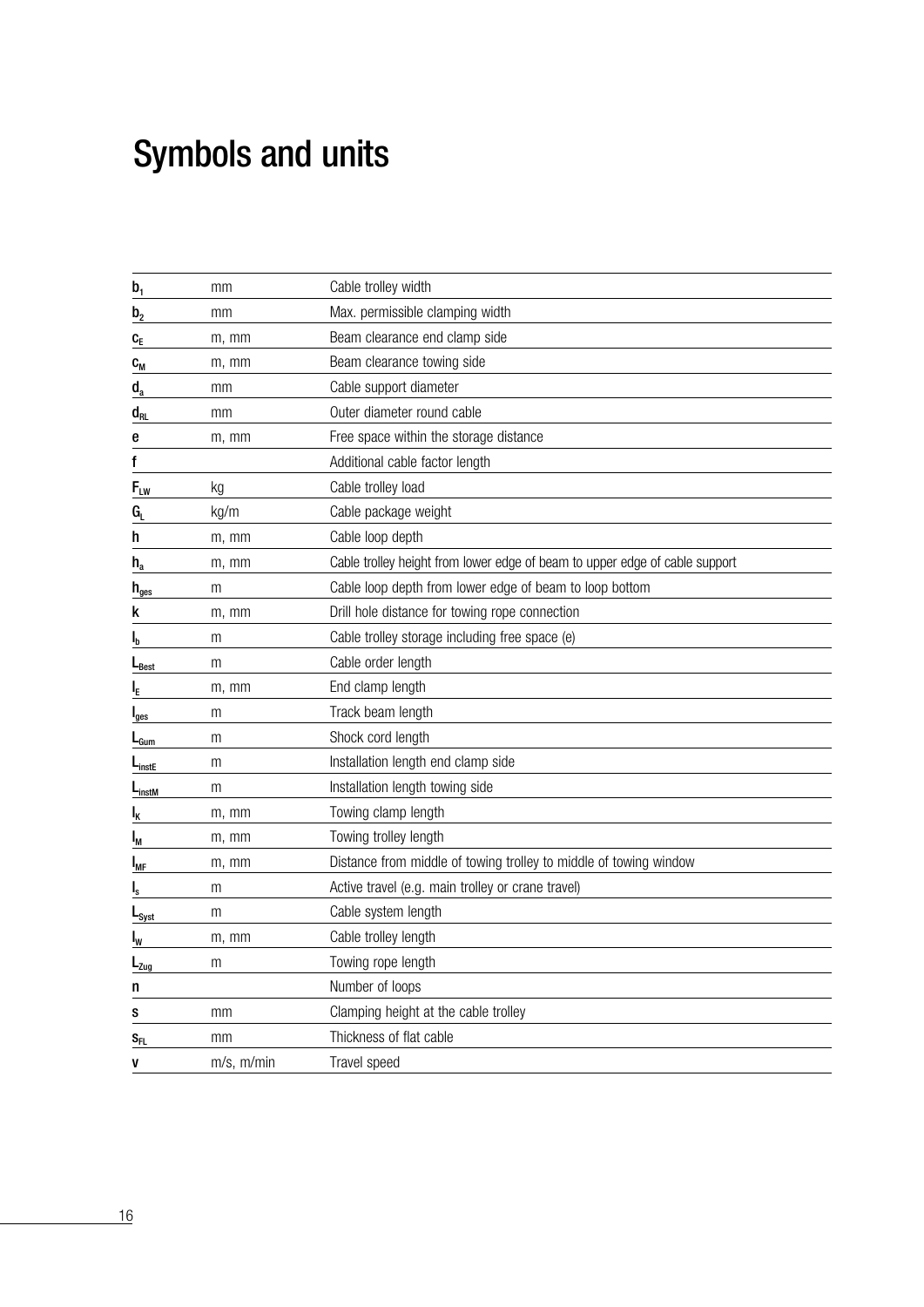### Your Applications – our Solutions

Festoon Systems from Conductix-Wampfler represent only one of the many solutions made possible by the broad spectrum of Conductix-Wampfler components for the transport of energy, data and fluid media. The solutions we deliver for your applications are based on your specific requirements. In many cases, a combination of several different Conductix-Wampfler systems can prove advantageous. You can count on all of Conductix-Wampfler's Business Units for hands-on engineering support – coupled with the perfect solution to meet your energy management and control needs.

![](_page_16_Picture_3.jpeg)

#### Cable Reels

Motorized reels and spring reels by Conductix-Wampfler hold their own wherever energy, data and media have to cover the most diverse distances within a short amount of time – in all directions, fast and safe.

![](_page_16_Picture_6.jpeg)

Festoon Systems

It's hard to imagine Conductix-Wampfler cable trolleys not being used in virtually every industrial application. They're reliable and robust and available in an enormous variety of dimensions and designs.

![](_page_16_Picture_9.jpeg)

Conductor Rails

Whether they're enclosed conductor rails or expandable single-pole systems, the proven conductor rails by Conductix-Wampfler reliably move people and material.

![](_page_16_Picture_12.jpeg)

Non-insulated Conductor Rails

Extremely robust, non-insulated conductor rails with copper heads or stainless steel surfaces provide the ideal basis for rough applications, for example in steel mills or shipyards.

![](_page_16_Picture_15.jpeg)

#### Energy Guiding Chains

The "Jack of all trades" when it comes to transferring energy, data, air and fluid hoses. With their wide range, these energy guiding chains are the ideal solution for many industrial applications.

![](_page_16_Picture_18.jpeg)

#### Slip Ring Assemblies

Whenever things are really "moving in circles", the proven slip ring assemblies by Conductix-Wampfler ensure the flawless transfer of energy and data. Here, everything revolves around flexibility and reliability!

![](_page_16_Figure_21.jpeg)

#### Inductive Power Transfer IPT®

The no-contact system for transferring energy and data. For all tasks that depend on high speeds and absolute resistance to wear.

![](_page_16_Picture_24.jpeg)

#### Reels, Retractors and Balancers Whether for hoses or cables, as classical reels or high-precision positioning aids for tools, our range

of reels and spring balancers take the load off your shoulders.

![](_page_16_Picture_27.jpeg)

Jib Booms

Complete with tool transporters, reels, or an entire media supply system – here, safety and flexibility are key to the completion of difficult tasks.

![](_page_16_Picture_30.jpeg)

#### Conveyor Systems Whether manual, semiautomatic or with Power & Free – flexibility is achieved with full customization concerning layout and location.